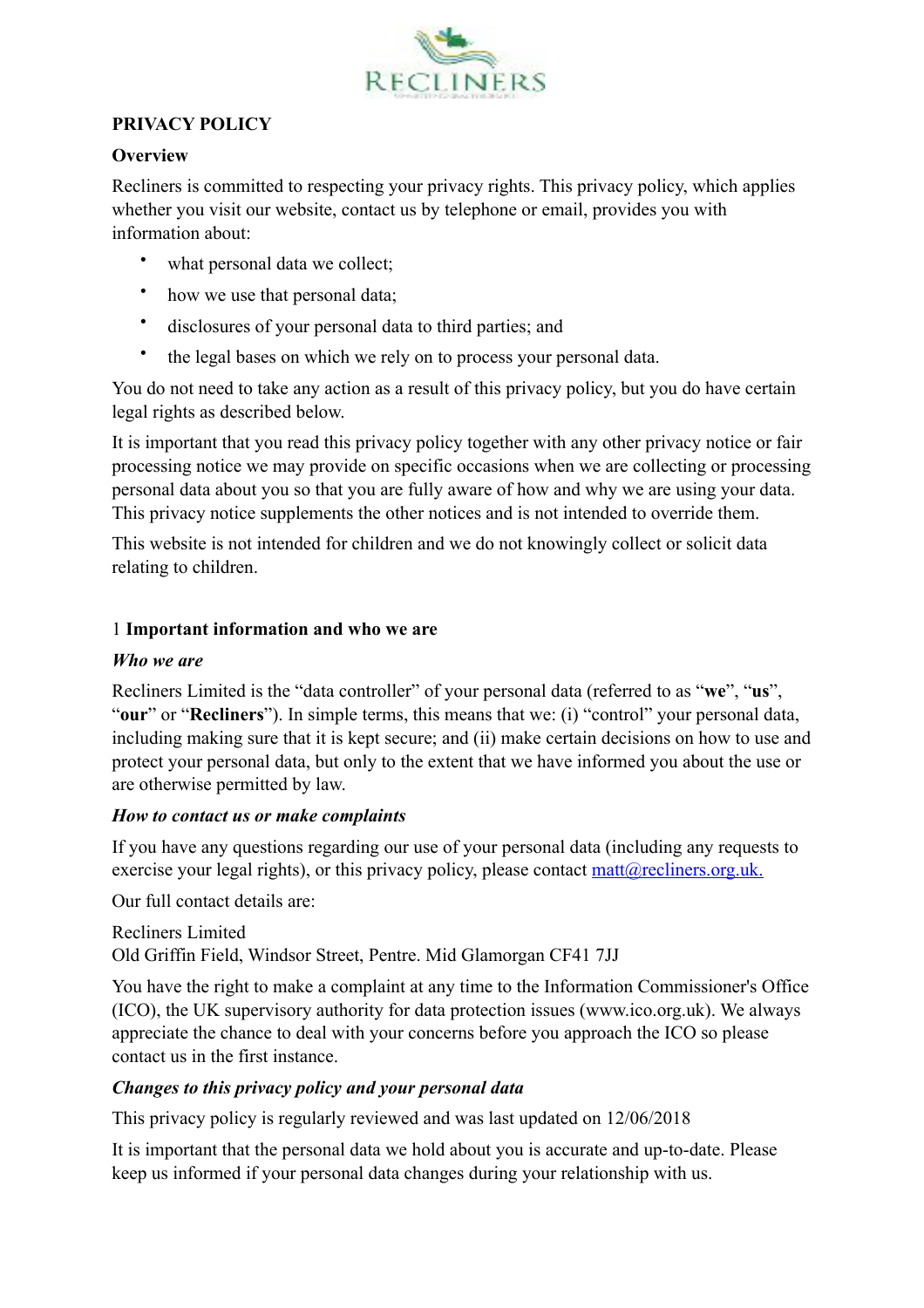

# *Third party sites and links*

Our website may include links to third party websites, plug-ins and applications. Clicking on those links or enabling those connections may allow third parties to collect or share data about you. We do not control these third-party websites and are not responsible for their processing of your personal data. When you leave our website, we encourage you to read the privacy notice of every website you visit

# **2 The personal data we collect about you**

The types of personal data we collect, use and store about you will depend on the product or service you have with us. We collect the following personal data:

- your name, age/date of birth and gender;
- your contact details: postal address including billing and delivery addresses, telephone numbers (including mobile numbers) and e-mail address;
- purchases and orders made by you;
- your on-line browsing activities on our website;
- your password(s);
- when you make a purchase or place an order with us (whether online or offline), your payment card details;
- your communication and marketing preferences;
- your interests, preferences, feedback and survey responses;
- your location;
- your correspondence and communications with Recliners; and
- other publicly available personal data, including any which you have shared via a public platform (such as a Twitter feed or public Facebook page).

The Recliners's website is not intended for children and we do not knowingly collect or solicit personal data from anyone under the age of 16.

We do not collect any special category personal data about you (this includes details about your race or ethnicity, religious or philosophical beliefs, sex life, sexual orientation, political opinions, trade union membership, information about your health and genetic and biometric data). Nor do we collect any information about criminal convictions and offences.

# **3 How we obtain your personal data**

# *Information you provide to us*

We collect information about you directly when you provide it to us in correspondence and conversations (including via email and telephone) and through forms and contracts we may enter with you.

# *Information we get from other sources*

We collect personal data from third parties who have your consent to pass your details to us, or from publicly available sources.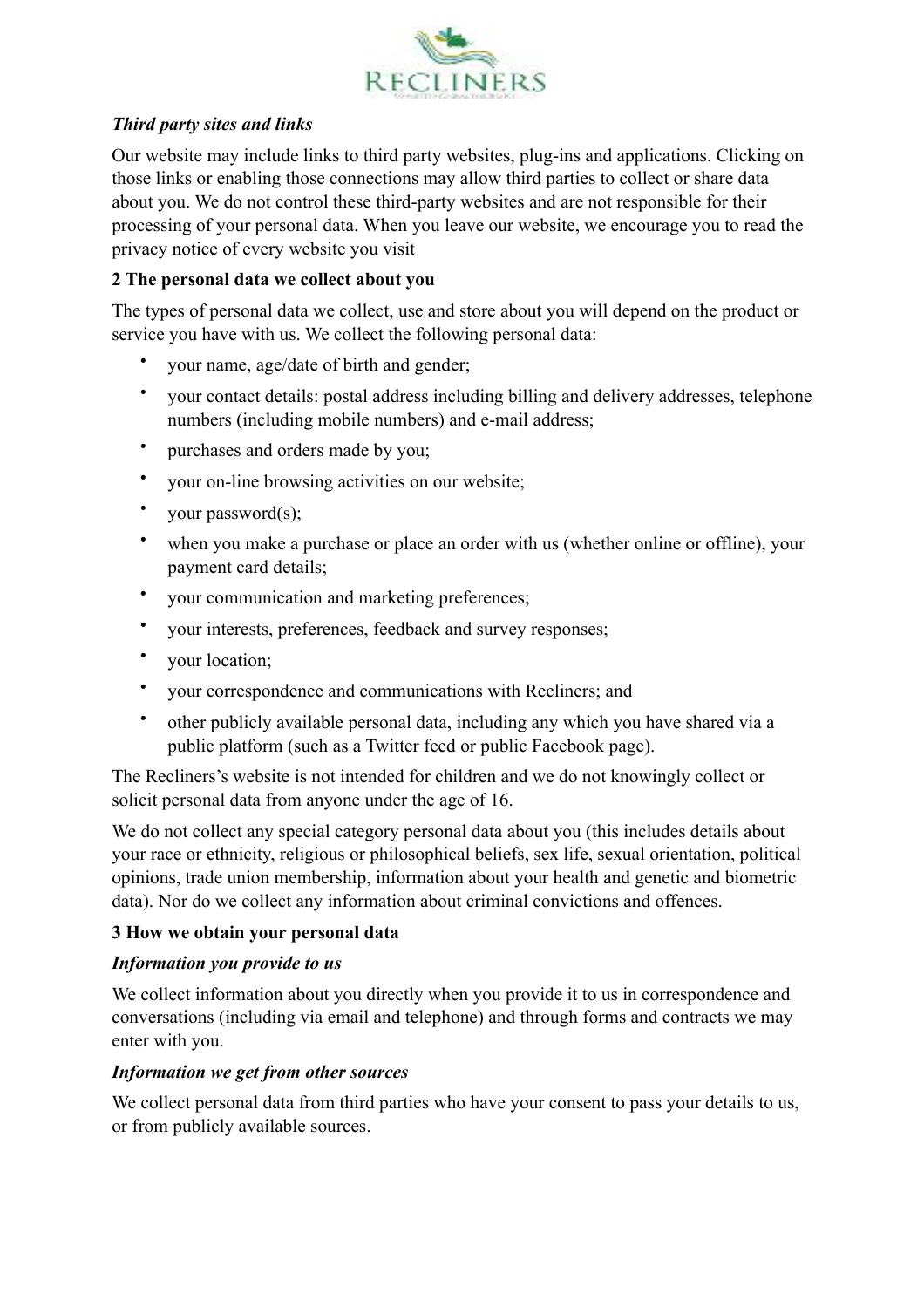

In connection with an employment enquiry, we also collect data regarding your work authorisation status, education history, employment history and professional designations, and other information about your qualifications from third parties.

We may combine personal data that you provide to us with information that we collect from, or about you, in some circumstances. This will include information collected in an online or offline context

#### **4 How we use your personal data**

We will only collect and process your personal data where we have lawful basis to do so.

We use your personal data for the following purposes, and pursuant to the corresponding legal basis:

| <b>Purpose</b>                                                                                                                                         | <b>Legal Basis</b>                                                                                                                                                              |
|--------------------------------------------------------------------------------------------------------------------------------------------------------|---------------------------------------------------------------------------------------------------------------------------------------------------------------------------------|
| To register you as a new customer.                                                                                                                     | Performance of a contract with you.                                                                                                                                             |
| To process and deliver your order<br>including:                                                                                                        |                                                                                                                                                                                 |
| (a) managing payments, fees and charges;<br>and                                                                                                        | (a) Performance of a contract with you.<br>(b) Necessary for our legitimate interests (to                                                                                       |
| (b) collecting and recovering money owed<br>to us.                                                                                                     | recover debts due to us).                                                                                                                                                       |
|                                                                                                                                                        | (a) Performance of a contract with you.                                                                                                                                         |
| To manage our relationship with you,<br>which will include:                                                                                            | (b) Necessary to comply with a legal<br>obligation.                                                                                                                             |
| (a) notifying you about charges to our<br>terms or this privacy policy; and                                                                            | (c) Necessary for our legitimate interests (to<br>study how customers use and rate our products                                                                                 |
| (b) asking you to leave a review or take a<br>survey.                                                                                                  | and services, to develop them and our<br>business).                                                                                                                             |
| To deliver relevant website content and<br>advertisements to you and measure or<br>understand the effectiveness of the<br>advertising we serve to you. | Necessary for our legitimate interests (to study<br>how customers use our products/services, to<br>develop them, to grow our business and to<br>inform our marketing strategy). |
| Improve our website and the products<br>and services that we offer and notify you<br>about changes to our services.                                    | Necessary for our legitimate interests (to study<br>how customers use our products/services, to<br>develop them, to grow our business and to<br>inform our marketing strategy). |
| To verify your identity and to identify and<br>prevent fraudulent transactions.                                                                        | Necessary for our legitimate interests                                                                                                                                          |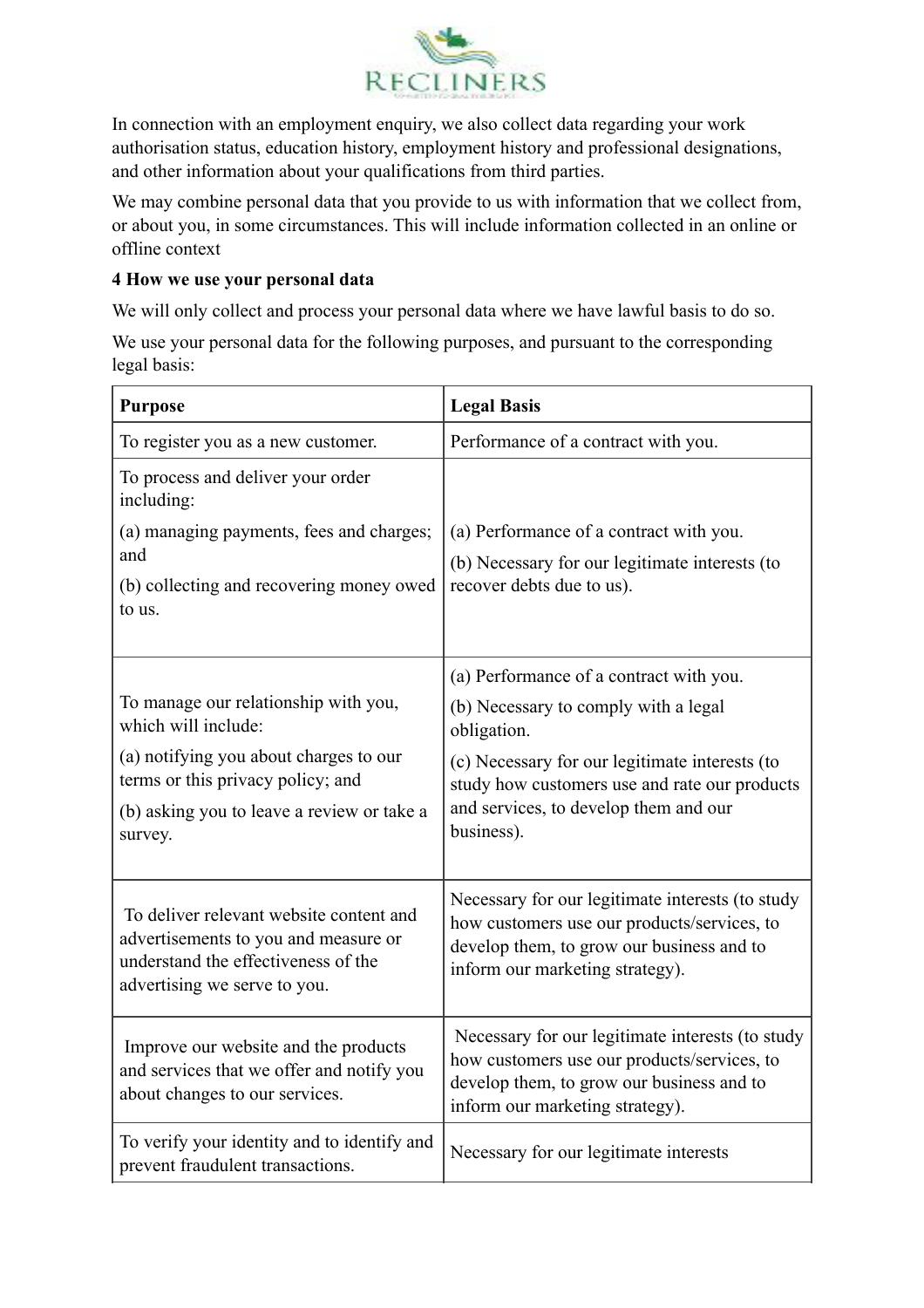

| To enable Recliners to manage customer<br>service interactions with you.                                                                                                      | Necessary for our legitimate interests (to<br>understand how our customers use our<br>products and services and improve our<br>business). |
|-------------------------------------------------------------------------------------------------------------------------------------------------------------------------------|-------------------------------------------------------------------------------------------------------------------------------------------|
| Where we have a legal right or duty to use<br>or disclose your personal data (for<br>example in relation to an investigation by<br>a public authority or in a legal dispute). | To comply with a legal or regulatory<br>obligation.                                                                                       |

Please note that we may process your personal data for more than one lawful basis depending on the specific purpose for which we are using your data.

No automated decision-making, including profiling, is carried out when processing your personal data.

# *Marketing*

We strive to provide you with choices regarding certain personal data uses, particularly around marketing and advertising.

You will receive marketing communications from us if you have requested information from us or purchased products or services from us, or if you provided us with your details when you entered a competition or registered for a promotion and, in each case, you have expressly consented to receiving that marketing.

We will get your express opt-in consent before we share your personal data with any company outside Recliners for marketing purposes.

You can ask us or third parties to stop sending you marketing messages at any time by contacting matt $(a)$  recliners.org.uk or by following the unsubscribe link on the message

Where you opt-out of receiving these marketing messages, this will not apply to personal data provided to us as a result of a product or service purchase, warranty registration, product or service experience or other transactions (which we will continue to process in order to perform a contract with you or as a result of our regulatory or legal obligations)

#### **5 Who we share your personal data with**

We will share your personal data with third parties as required by law or regulation.

We will also share your personal information with the parties set out below for the purposes set out in this privacy policy:

# **6 How we keep your personal data secure**

We limit access to your personal data to those employees, agents, contractors and other third parties who have a business need to know. They will only process your personal data on our instructions and they are subject to a duty of confidentiality. We also train and instruct our employees that all personal data must be handled in accordance with this privacy policy and applicable privacy and data protection laws, and any misuse by employees is subject to disciplinary action.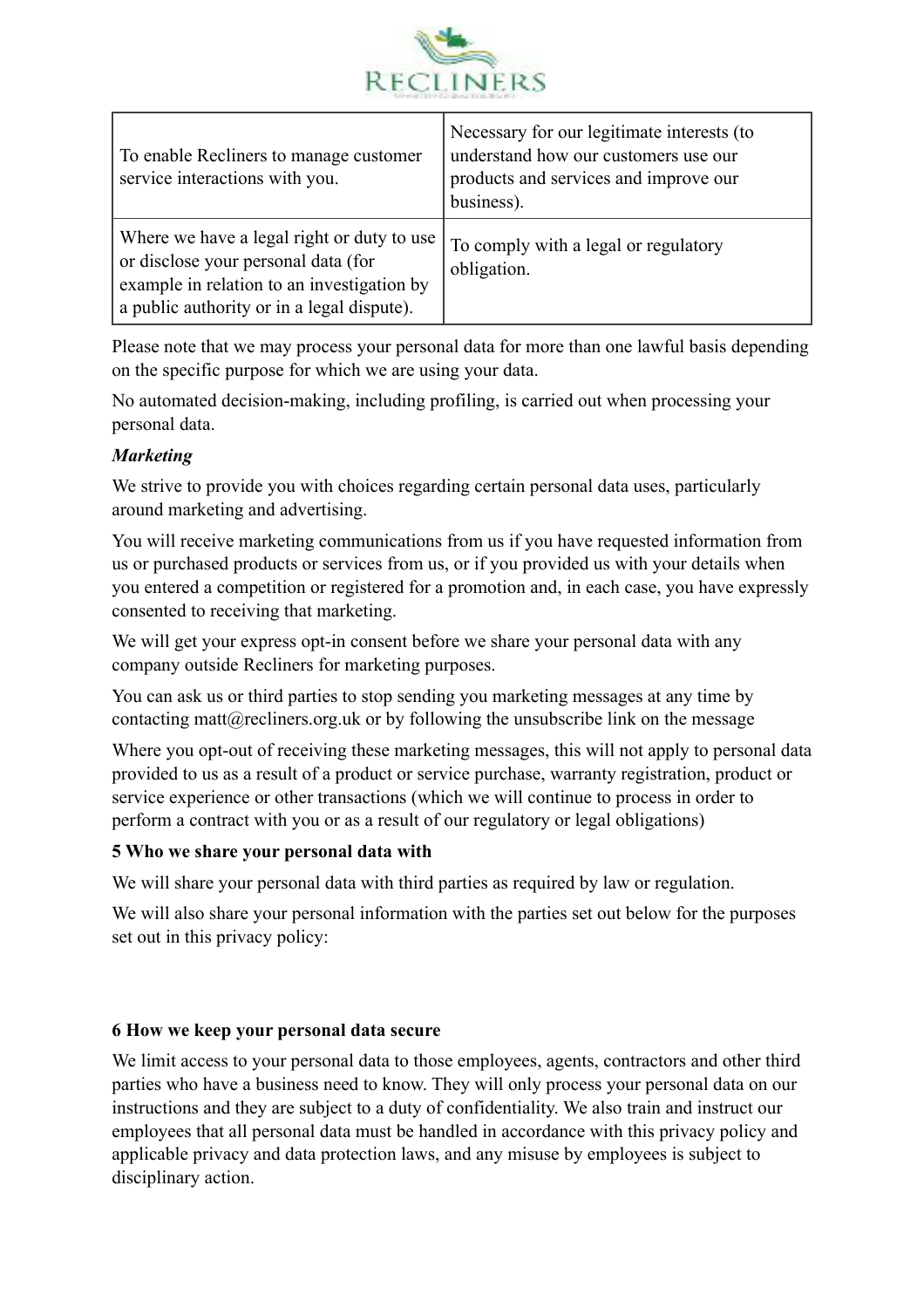

We have put in place procedures to deal with any suspected personal data breach and will notify you and any applicable regulator of a breach where we are legally required to do so.

#### **7 How long we retain your personal data for**

We will only retain your personal data for as long as necessary to fulfil the purposes we collected it for, including for the purposes of satisfying any legal, accounting, or reporting requirements.

To determine the appropriate retention period for personal data, we consider the amount, nature, and sensitivity of the personal data, the potential risk of harm from unauthorised use or disclosure of your personal data, the purposes for which we process your personal data and whether we can achieve those purposes through other means, and the applicable legal requirements.

For further information on how long we retain your personal data for, please contact [matt@recliners.org.uk](mailto:matt@recliners.org.uk).

#### **8 Your legal rights**

You have the right to access the personal data we hold about you, and there are a number of ways you can control the way in which and what information we store and process about you.

We have explained these individual rights and controls below. To exercise these rights and controls, please contact us at*.*

- **Access**: You have the right to ask for a copy of the personal data that Recliners holds about you free of charge, however we may charge a 'reasonable fee' if we think that your request is excessive, to help us cover the costs of locating the information you have requested. We will respond to your request as soon as possible and (save for in certain circumstances) within one month.
- **Correction**: If there are any inaccuracies in the information we hold about you, please contact us and we will correct them.
- **Deletion**: If you think that we shouldn't be holding or processing your personal data any more, you may request that we delete it. Please note that this may not always be possible due to legal obligations.
- **Restrictions on use**: You may request that we stop processing your personal data (other than storing it), if: (i) you contest the accuracy of it (unless the accuracy is verified); (ii) you believe the processing is against the law; (iii) you believe that we no longer need your personal data for the purposes for which it was collected, but you still need your data to establish or defend a legal claim; or (iv) you object to the processing and we are verifying whether our legitimate grounds to process your personal data, override your own rights.
- **Object**: You have the right to object to processing of your personal data where we are relying on a legitimate interest (or those of a third party) and there is something about your particular situation which makes you want to object to processing on this ground as you feel it impacts on your fundamental rights and freedoms. You also have the